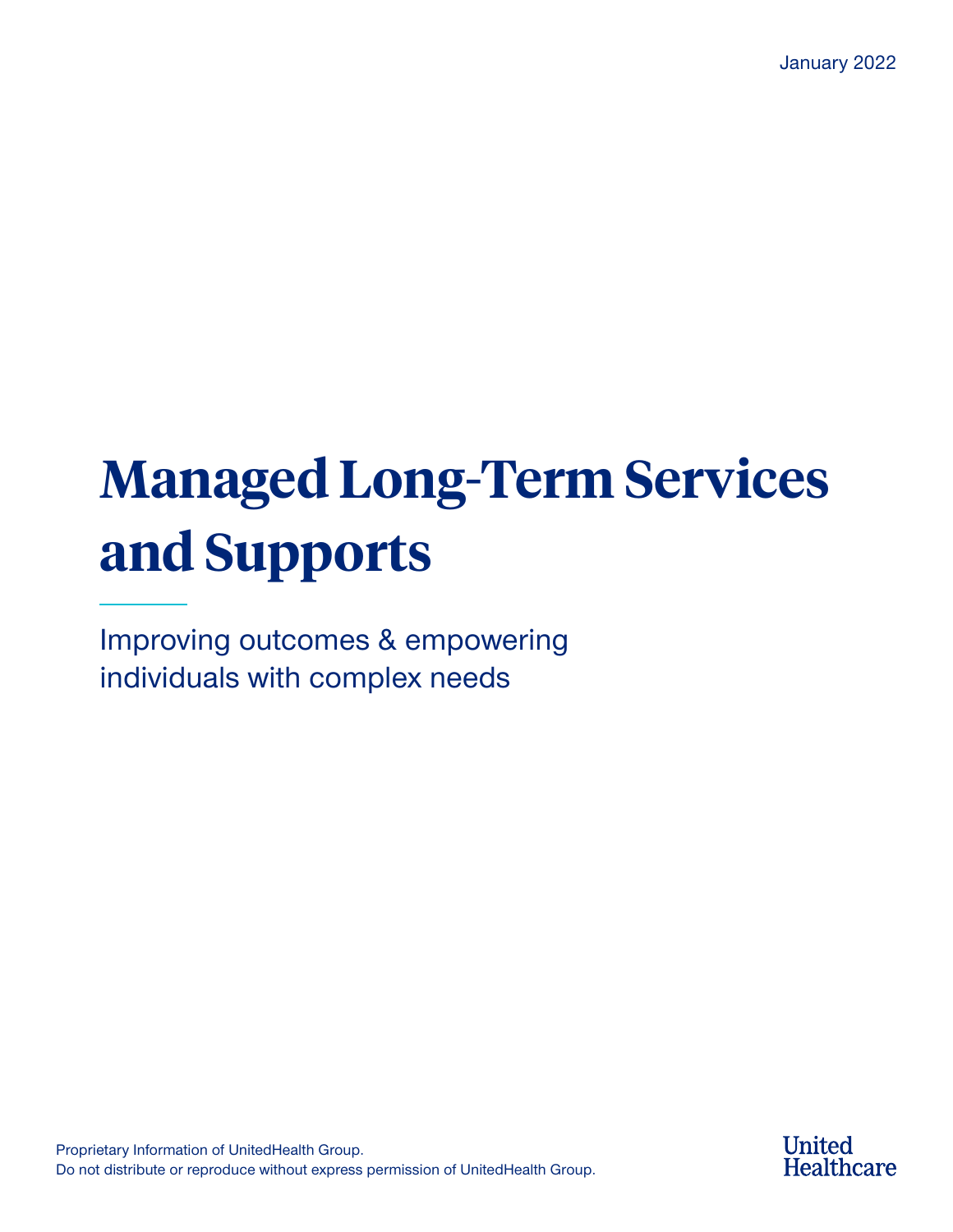# **Managed Long-Term Services and Supports**

| <b>What are LTSS?</b>                                  | 3 |
|--------------------------------------------------------|---|
| How can LTSS be delivered?                             | 3 |
| What are the benefits of MLTSS?                        | 4 |
| <b>Member Journey Comparison - FFS vs Managed Care</b> | 6 |
| What are program design considerations?                | 7 |
| How to implement an MLTSS program                      | 8 |
| UnitedHealthcare's experience                          | 8 |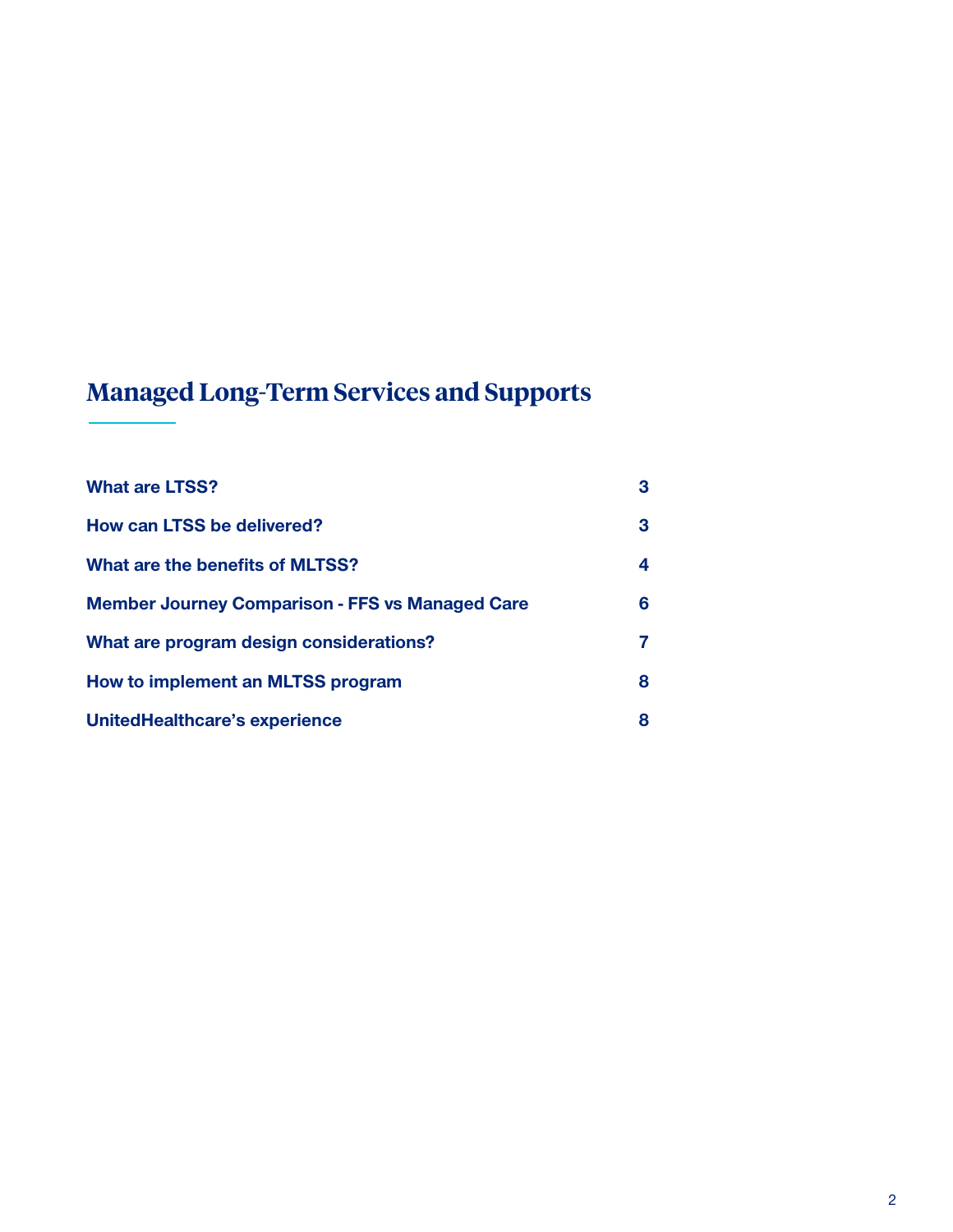## **What are LTSS?**

**Long-term services and supports (LTSS) refers to a broad range of medical, functional and social services that are needed by individuals who have complex health needs due to aging, chronic illness or disability.**

The need for LTSS affects individuals of all ages and is generally measured by limitations in one's ability to perform activities of daily living such as eating, bathing, dressing or walking, and activities that allow individuals to live independently in the community, including shopping, housework and meal preparation.



LTSS are delivered in a variety of settings, including institutional (e.g., intermediate care facilities for people with intellectual and developmental disabilities and nursing homes) and home- and community-based settings (e.g., adult day services and personal care/homemaker services).

**It's predicted that the demand for LTSS will increase dramatically in the coming years due to an aging population and individuals continuing to live longer.** 



In 2013, more than 5 million individuals received LTSS, with Medicaid serving as the largest payer of those services and supports.<sup>1</sup>



In fiscal year 2016 (the most recent year for which comprehensive data is available), more than \$167 billion in Medicaid funding was spent by the federal government and states on LTSS — an increase of almost 5% from the previous year.<sup>2</sup>



A substantial amount of LTSS is provided by family members and other informal caregivers. In fact, by one estimate, approximately \$470 billion in care was provided by "informal" or family caregivers in 2016.<sup>3</sup>



Of the people who use LTSS, 44% are under the age of 65.4

**The total expenditures associated with LTSS are considered to be underestimated. Unfortunately, the availability of family caregivers for those who are aging is shrinking, which will only increase the need for and costs associated with "formal" LTSS benefits.**

# **How can LTSS be delivered?**

LTSS services can either be delivered through a fee-for-service (FFS) arrangement or through a managed care arrangement. There are important differences in these two arrangements.

Managed care is a capitated rate, meaning that the health plan gets a fixed amount of funding from the state per person, per month. The plan then manages all of a person's care and services with that amount of monthly funding.

In fee-for-service (FFS), a health plan is not involved in managing the cost of a person's care. Instead, states pay claims individually as providers deliver and bill for services and care.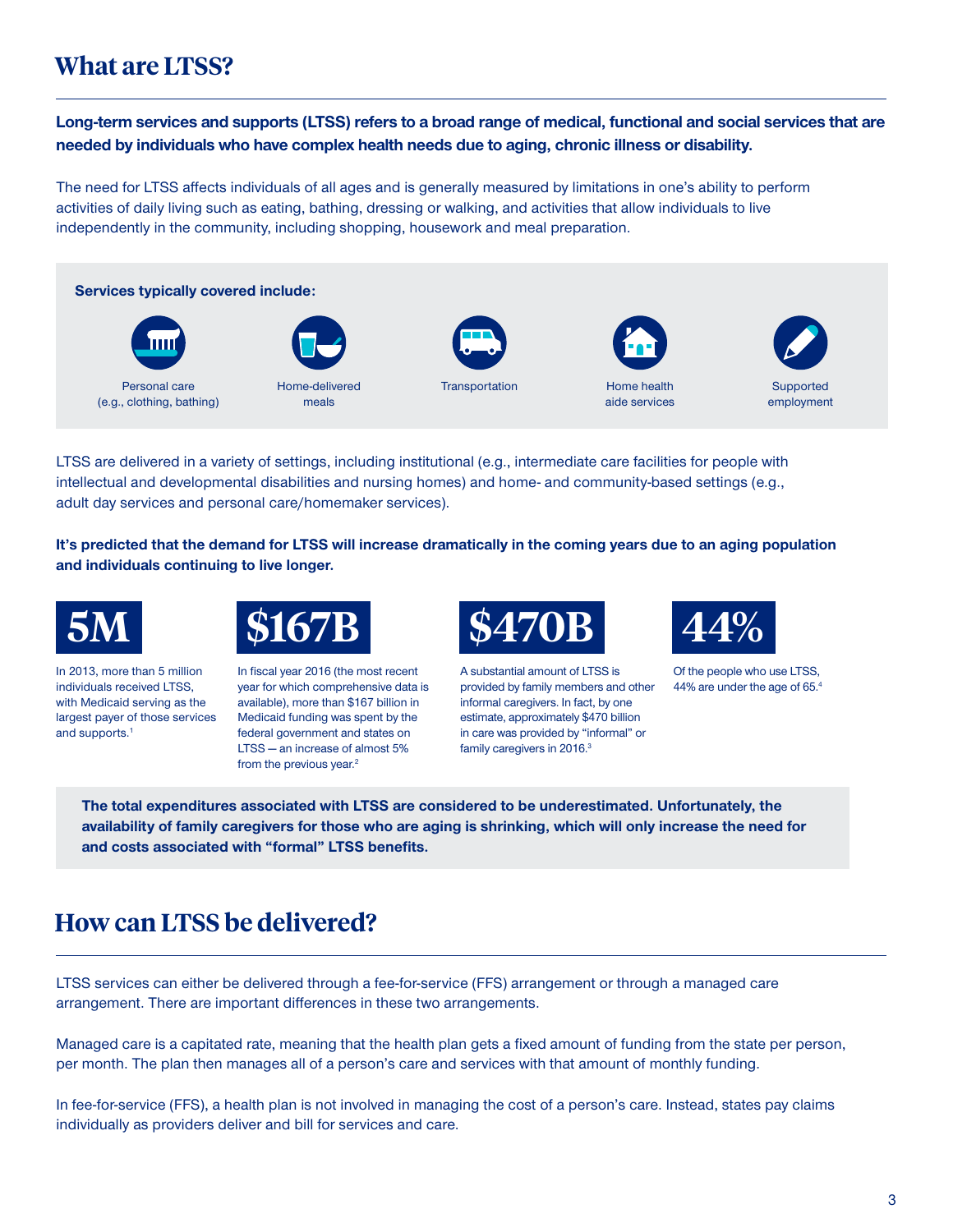# **What are the benefits of MLTSS?**

An aging American population and increasing longevity among people with developmental and physical disabilities has caused an increasing need for LTSS. With Medicaid as the primary payer, the increased demand will put increasing pressure on state Medicaid budgets.

Through Managed Long-Term Services and Supports (MLTSS), states have an opportunity to improve the sustainability of their Medicaid programs and improve the health care experience for enrollees and caregivers.

MLTSS programs provide a cost-efficient and sustainable solution to help states meet the needs of individuals with complex care needs while affording them greater flexibility and control over their lives. By shifting LTSS from fee-forservice (FFS) to managed care, states can also anticipate better care coordination and more efficient use of home- and community-based services (HCBS).



The high cost of caring for people in need of LTSS presents a growing challenge for states given competing budget priorities. These costs are generally driven by the cost of nursing home care, which is many times greater than the cost of care in the community. As a result, an increasing number of states are providing LTSS through managed care organizations (MCOs) — referred to as Managed Long-Term Services and Supports (MLTSS).



25 states operated MLTSS programs, serving more than **2.7 million individuals.**

#### **Benefits of MLTSS programs:**

### **1**

**2**

**3**

#### **Reduce costs**

- a) Transition individuals out of nursing homes when appropriate
- b) Reduce the administrative burden on states and providers by reducing duplication in care coordination

#### **Improve health outcomes**

- a) Reduce nursing home placement through identification and coordination of benefits and health services for individuals with complex health issues
- b) Improve health equity by identifying barriers that prevent people from receiving care — and partnering to solve them

#### **Better member experiences**

a) Support individuals living in their desired setting and help them achieve their goals through coordinating care and services

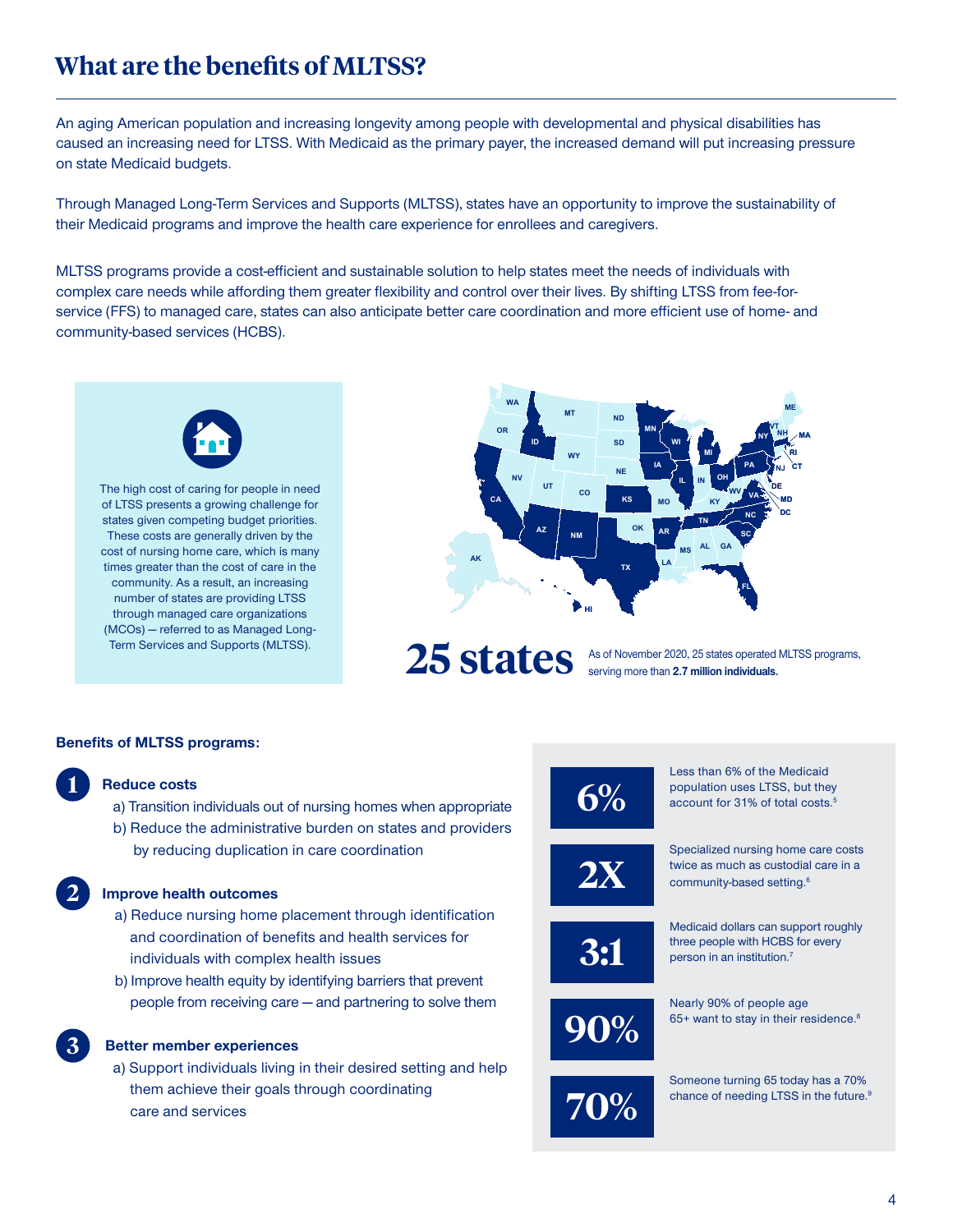**MLTSS programs help improve enrollees' physical health, and states with MLTSS show fewer hospitalizations.10 Ongoing care navigation and support reduces the need for acute emergent care and costly inpatient admissions and hospital stays.**

#### **State snapshots:**



Since 1989, Arizona Long-Term Care System (ALTCS) has served members in Arizona who are eligible for nursing home placement. According to the most recent data, Arizona has been able to steadily reduce the number of individuals being placed in nursing homes from 95% to 29% by providing the care they need at home and in the community.<sup>11</sup>



# **Florida MLTSS Program**

Since implementing MLTSS, 60% of surveyed beneficiaries in Florida reported improved health. Average inpatient hospital stays have reduced by ~2 days, and the program has reduced potentially avoidable hospitalizations to 4.5 per 1,000 members per month.12



#### **Hawaii QUEST Integration**

Formerly QUEST Expanded Access, QUEST Integration has increased the percentage of nursing home level of care individuals receiving HCBS from 40% in 2008 to 77% in 2018.13

#### **Massachusetts Senior Care Options**

Enrollees in the Massachusetts Senior Care Options (MASCO) program had a 16% lower risk of long-stay nursing facility admission.<sup>14</sup>



#### **Minnesota Integrated Care**

Since implementing integrated care, dually eligible individuals in Minnesota were 48% less likely to have a hospital stay and 6% less likely to have emergency room visits than enrollees in the state's non-integrated MLTSS program.15

#### **Tennessee CHOICES**

At the time that Tennessee added LTSS benefits to the TennCare program, more than 80% of eligible individuals were served in nursing homes with very limited investment in and access to HCBS. Based on the most recent data, the number of nursing home-eligible individuals accessing HCBS and living in community settings is now at 44%.16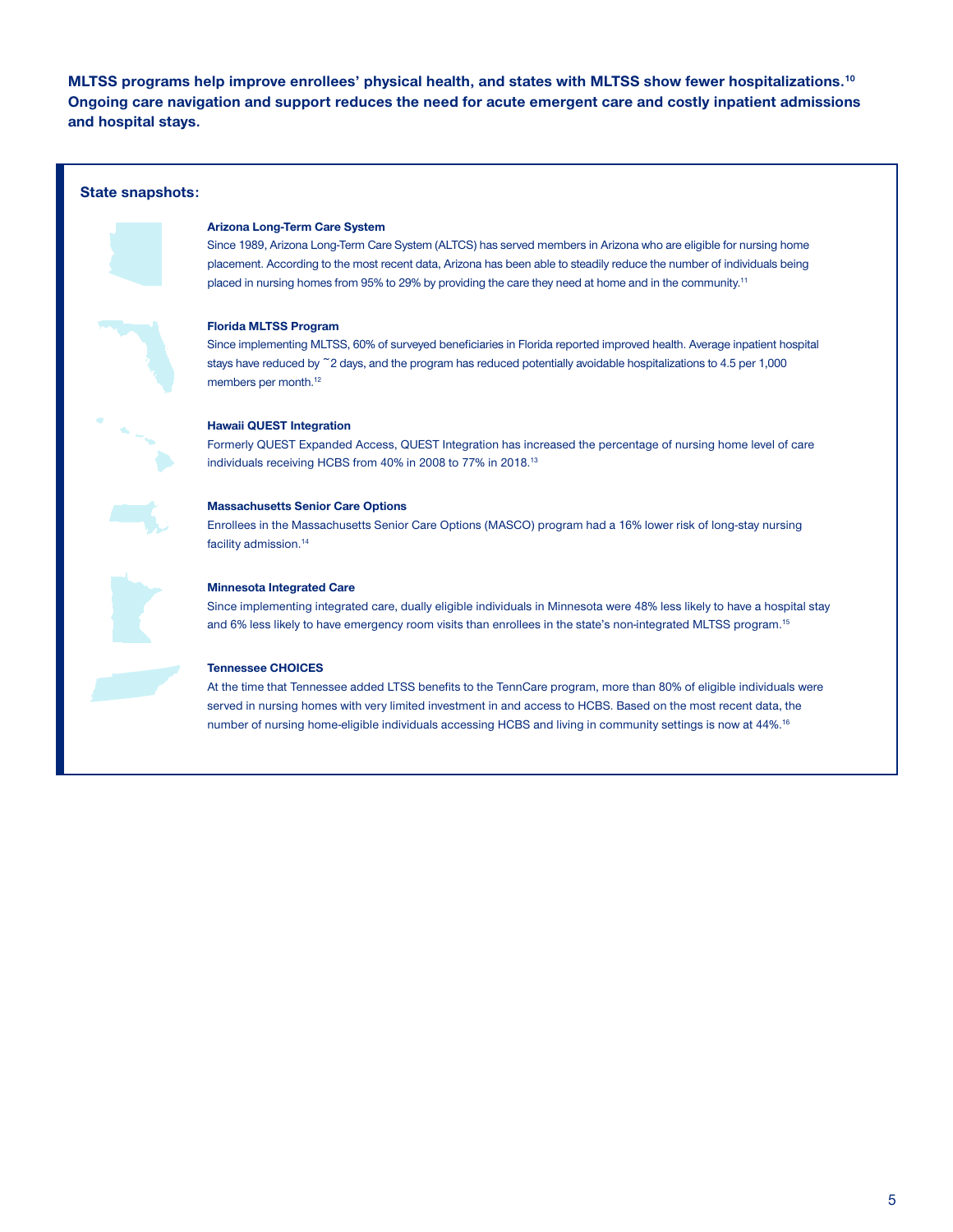# **LTSS member journey comparison - FFS vs Managed Care**

#### **Fee-for-service versus managed care LTSS member journey in a fee-for-service arrangement LTSS member journey in a managed care arrangement Upon enrolling** • Targeted case management for those who qualify and enroll **Yearly** • Annual assessment for service planning purposes, predominately focused on just HCBS **Upon hospitalization** • Burden is on providers and member/family to manage progress and needs • Upon discharge, provider (hospital staff) tries to facilitate return to home, provides contact phone numbers to member/caregiver to arrange durable medical equipment (DME) and any follow-up services • Often difficult to facilitate all the necessary pieces to return home and instead is discharged to skilled nursing facility (SNF) **Upon move to SNF** • Beneficiary receives necessary services • Beneficiary/caregiver have to advocate for return to home; financial incentive for SNF is to retain member in facility • If beneficiary exceeds Medicare stay, cost transfers to Medicaid **Upon enrolling** • Complete assessment and risk stratification Develop person-centered care plan Set up services/service plan • Regularly assess caregiver • Regularly assess member and adjust services and programs as needed • Monitor gaps in care • Monitor medication adherence/prescription management • Assess connection of medical needs and behavioral health • Identify social determinants of health (SDOH) • Long-term plan and existing supports are known (outside of eminent risk of institutional placement) **Upon hospitalization** • Prior authorization/review inpatient admission • Regular reviews of inpatient progress, concurrent reviews of inpatient stay • Start planning for discharge — focus is on going home but recognize SNF is sometimes necessary **1 2 3 4 1 2 3 Upon discharge to SNF** • Prior authorization for SNF with preferred provider • Regular reviews of progress • Plan for discharge to home if member desires and is able to (may need only short-term or step-down level of care) **Upon discharge to home** • Arrange for home health • Arrange DME • Arrange any other needs for member and caregiver • Re-assess member status/needs Adjust care plan as necessary **OR** At its core, MLTSS provides **improved coordination** of benefits and services (ensuring high-quality, effective care), **increased program sustainability** (managing costs while serving more individuals), and a **strong, positive experience** for enrollees and caregivers. A new study has shown that MLTSS enrollees rate their quality of life and experience of care as higher than those who live in FFS arrangements.<sup>17</sup>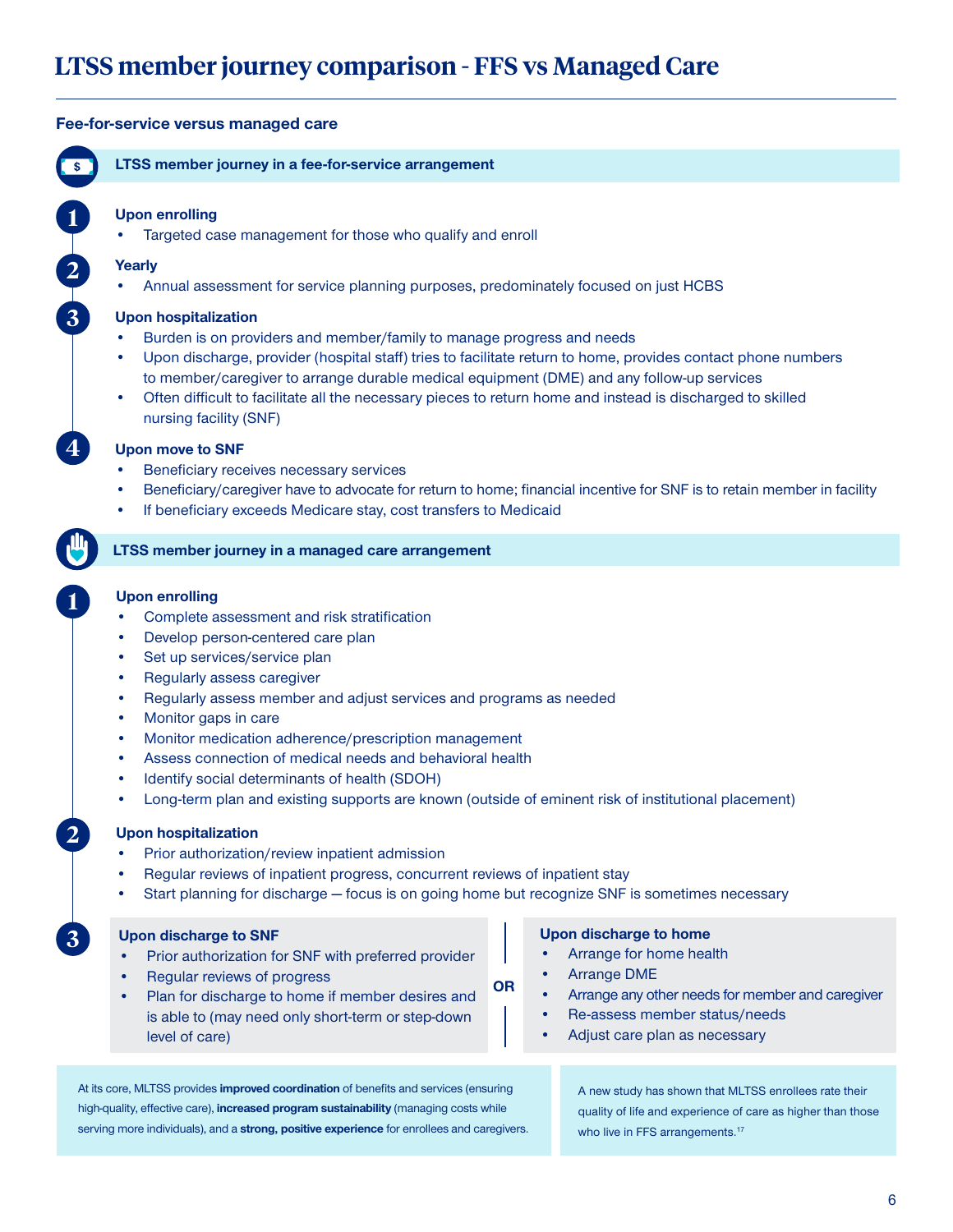# **What are program design considerations in MLTSS?**

**The fundamental MLTSS program components will support state efforts to reduce fragmentation of care; promote access, community inclusion and health equity; and provide high-quality, person-centered and cost-effective care.**



**1** Flexibility in the timing of assessments. For example, one be practice is to assess individuals with the highest risk and/or Flexibility in the timing of assessments. For example, one best needs first and then use a more extended timeframe for assessing individuals with lower risk and/or needs.

The The use of evidence-based assessments that have been shown to effectively identify functional status and service need.

**2**<br>Appropriate utilization and care plan development by enabling<br>MCOs to align care management resources and coordinate the<br>most effective comprehensive array of services for each individ Appropriate utilization and care plan development by enabling most effective, comprehensive array of services for each individual.

**4** Sufficient incentives to encourage repatriation and nursing home avoidance using payment terms and quality monitoring that place real incentives on MCOs to decrease and avoid the need for nursing home placements.

**Other elements** — Following a decision to implement an MLTSS program, states:

- Establish actuarially sound rates
- Utilize rate cells that adequately reflect the needs of the population
- Support provider and individual transitions
- Achieve network adequacy
- Develop quality measures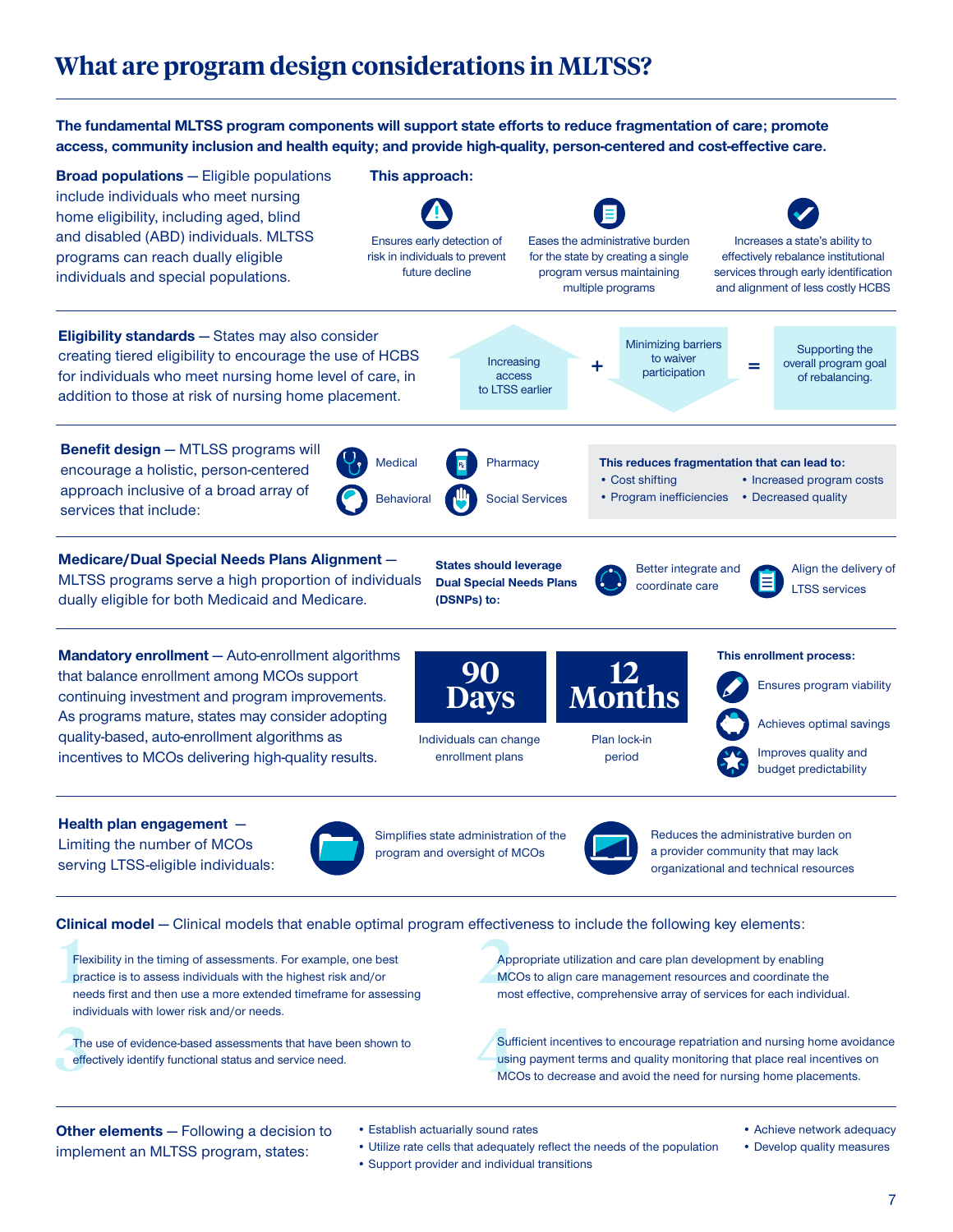# **How do states implement a managed LTSS program?**

Once a state has decided to implement an MLTSS program, the state will need to put operational resources into place, select contractors, engage with key stakeholders and obtain state and federal approval.

Early on, each state must evaluate the legislative and federal authority to implement an MLTSS program. Legislative and budgetary engagement for program implementation is important to ensure broad support. States should consult early on with the Centers for Medicare and Medicaid Services (CMS) about federal authority options for MLTSS. CMS can provide states with recommendations on program structure.

**States should also ensure continuous engagement of all stakeholders, including:**









Beneficiaries **Reserve Community-based** Providers **Advocacy groups** Community-based organizations



Working together, stakeholders can shape MLTSS programs to ensure that quality, holistic care will be delivered and that community resources are aligned to meet beneficiary needs. Open dialogue continues to be critical as the program becomes operational, as stakeholders can help identify early problems or concerns and assist with the transition process to managed care.

**To ease the transition to managed care and to stay consistent with CMS guidance, states must develop a communication plan to involve stakeholders throughout implementation using various strategies, such as:**

- Regular standing community partner meetings
- Advisory committees
- Workgroups
- Beneficiary interviews and surveys
- Websites
- Social media

# **UnitedHealthcare's experience**

UnitedHealthcare has extensive experience helping states successfully transition from FFS to more fully managed LTSS programs. Since the late 1980s, we have been at the forefront of supporting states as they develop and implement acute and LTSS programs that help improve quality, contain costs and give members more choice to make health care decisions that support their personal health goals and preferences. We understand and uphold the principles of person-centered care, and we work with individuals and families collaboratively in care planning to ensure that we support what is most important to the person receiving services. **Today, we serve over 300,000 individuals covered by a variety of LTSS programs across the country.**